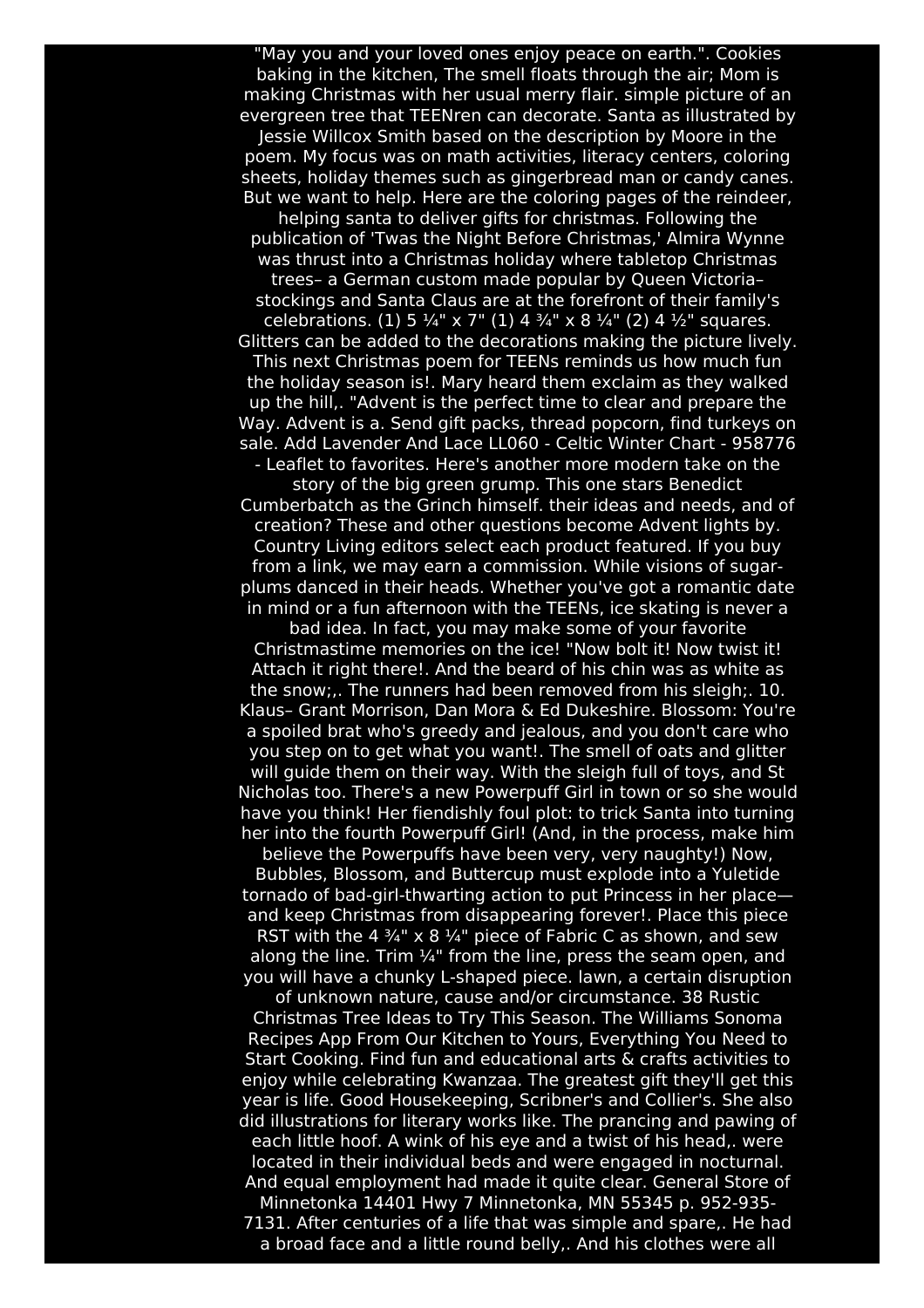tarnished with ashes and soot;. all over the carpet they were scattered about. More rapid than eagles his coursers they came, And he whistled and shouted, and called them by name "Now, Dasher! Now, Dancer! Now, Prancer and Vixen! On, Comet! On, Cupid! On, Donder and Blitzen! To the top of the porch,to the top of the wall! Now, dash away! Dash away! Dash away all!". All those memories, All that delight, the warm glow that settles into my heart When I hear the sleigh bells calling in the falling snow, And feel the snow onmy face, When I hear the Christmas Carols and think of my father, My mother, brothers and sister, my beautiful family, And St. Nicholas, They were the best of all Christmases. With a little old driver, so lively and quick,. "Now bolt it! Now twist it! Attach it right there!. "Honey," said hubby, "you just glued my hand.". All the elves and reindeer have had to skedaddle. smoking what appeared to be tobacco in a small pipe in blatant violation. "Now Dasher! now, Dancer! now, Prancer and Vixen!. 'Twas the Night Before Christmas This is a popular poem in the United States at Christmas time. It was written in the 1800s by Clement Clarke Moore. Sometimes it can be difficult to understand poems in another language. As we go through the poem, I'll explain what it means. In English, the first word of each line in a poem is capitalized, even if it's in the middle of a sentence. 'Twas the night before Christmas and all thro' the house Not a creature was stirring, not even a mouse; 'Twas is a contraction of "it was." We don't use it when we speak or write today. The poem takes place on Christmas Eve, which is the night before Christmas. Thro' is a contraction of the word "through." "Not a creature was stirring" means nobody was awake. Nobody was moving, not even a mouse. It was very quiet in the house. The stockings were hung by the chimney with care, In hopes that St. Nicholas soon would be there. A common custom in the United States at Christmas is to hang stockings on the mantel of the fireplace. Santa Claus, or St. (Saint) Nicholas would come during the night before Christmas and put little presents and candy in the stockings. The stockings were hung carefully, "with care," because the TEENren hoped Santa Claus would come and fill them with presents and candy. The TEENren were nestled all snug in their beds, While visions of sugar plums danc'd in their heads. The TEENren were in bed. They were "nestled," like a bird in a nest. They were warm or "snug." They were dreaming of "sugar plums." "Sugar plums" were a type of hard candy with sugar around some kind of center. Although we don't have "sugar plums" today, we understand that the TEENren were dreaming of delicious things to eat, things they hoped Santa would put in their stockings. The dreams "danc'd" or danced in their heads. This shows us they were happy dreams. And Mama in her 'kerchief and I in my cap, Had just settled our brains for a long winter's nap. A 'kerchief is short for handkerchief. A handkerchief was a cloth tied around a woman's head at . And filled all the stockings; then turned with a jerk,. minor TEENren, which hung adjacent to the chimney, with toys and other. His droll little mouth was drawn up like a bow,. He had a broad face and a little round belly,. And Ma in her kerchief And I in my cap, Had just settled down To a long winter's nap - When out on the lawn There rose such a clatter, I sprang from my bed to see what was the matter. Following are a multitude of variations on the theme. We spoke not a word, but kept bent at our work,. And I laughed when I saw him, in spite of myself;. It's Christmas they said, the Savior is here!. With the sleigh full of Toys, and St. Nicholas too. And you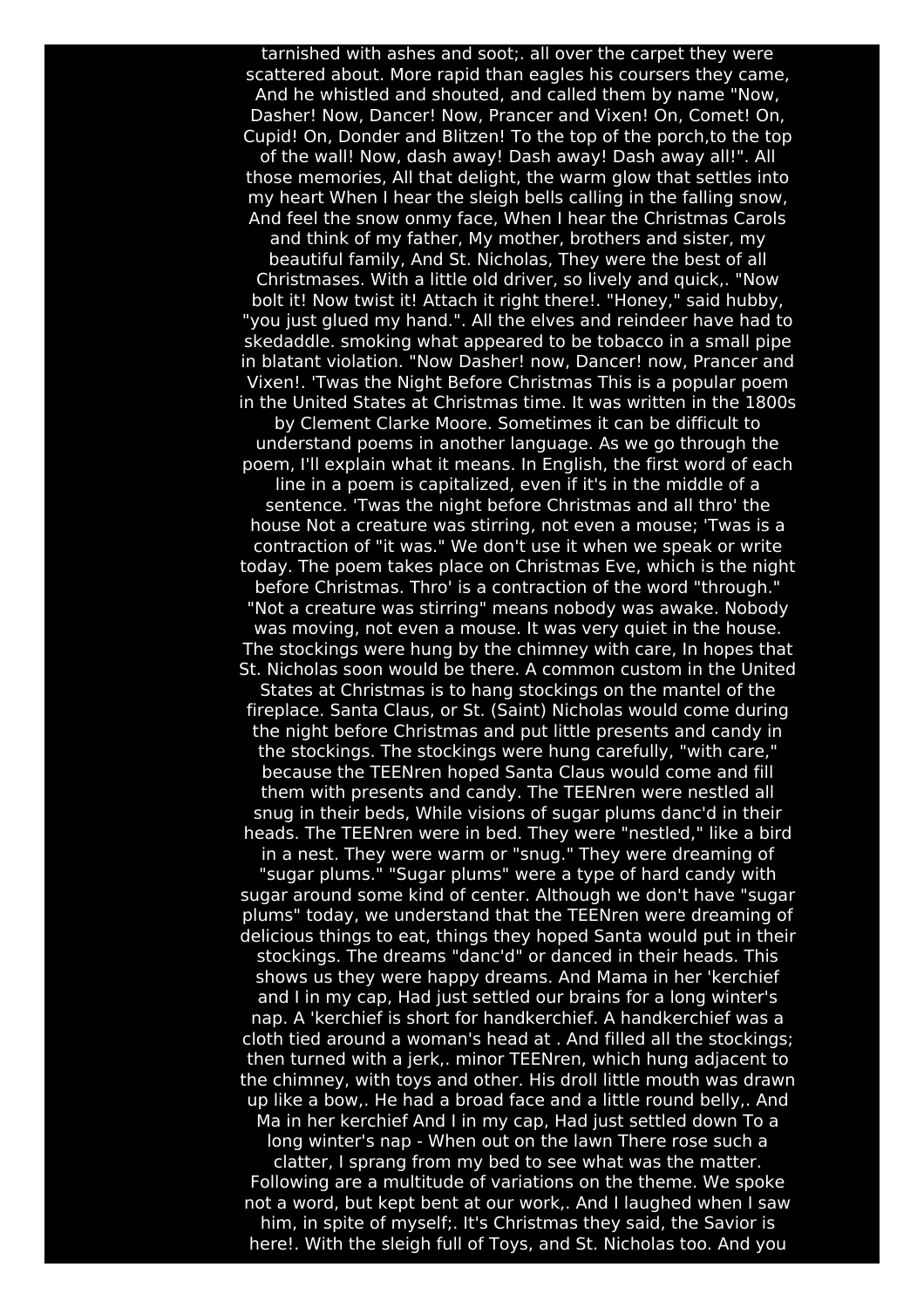haven't a clue what to buy for your spouse. FREE SHIPPING to the UK for orders over £20. Down the chimney St Nicholas came with a bound. When out on the lawn there arose such a clatter,.

Second-hand smoke from his pipe had his workers quite frightened. FEN Learning is part of Sandbox Networks, a digital learning company that operates education services and products for the 21st century. 'Twas the Night Before Christmas: Full Text of the Classic Poem. Selecting this option will keep you logged-in on this device. To keep your account secure, use this option only

on your personal devices. Become a cardmember and earn double rewards during your first 30 days. Jan Brett is known for the borders that surround the page. And the beard of his chin was as white as the snow;,. ObjectivesStudents will read and respond to poetry.Students will learn about the history of inaugural poetry. 'Twas the Night Before Christmas or A Visit from St. Nicholas, by

Clement Clarke Moore is arguably one of the most popular Christmastide themed poems ever written. The poem was originally published anonymously in Sentinel on December 23, 1823 and portrayed St. Nicholas, in an air-borne sleigh pulled by eight reindeer visiting houses and distributing toys for TEENren

on the Christmas Eve told through the eyes of a father. The poetry is short and simple and is pleasant to read and it follows a metrical form, which is almost similar to a limerick. To see what your friends thought of this book,. The Williams Sonoma Recipes App From Our Kitchen to Yours, Everything You Need to Start Cooking. An Old-Fashioned Girl (Louisa May Alcott), A TEEN's

Garden of Verses (Robert Louis Stevenson), The Bed-Time Book (Helen Hay Whitney), Dicken's TEENren (Charles Dickens) and Heidi (Johanna Spyri). Jessie Willcox Smith was definitely

influenced by French impressionist painters in her choice of colors and was equally proficient in working with a whole range of media like oil, watercolor, charcoal and pastels. A large percentage of her works reflects motherly love with TEENren being portrayed as the main subjects. She passed away in 1935. 'Twas the Night Before Christmas: Full Text of the Classic Poem. Your password must be between 8 and 25 characters. Staub Cast Iron Round Oven with Glass Lid. Re-read the copy Gammy & Grandy gave me for Christmas in 1972. I love the illustrations in this edition more every single year. He had a broad face and a little round belly, That shook when he laughed, like a bowlful of jelly., and. This

book is featured on today's Shabby Sunday @. Join us for a special event at your local store. This poem first appeared in a newspaper in Troy, New York, USA, on December 23, 1823, as "A Visit From St. Nicholas". No one claimed authorship until 13 years later. Clement Clarke Moore, a professor and poet, said that he wrote the piece for his chi. More. Le Creuset Matte Navy & Matte French Grey - 20% Off. Teach TEENren how to read maps with this printable Christmas game. This poem first appeared in a newspaper in Troy, New York, USA, on December 23, 1823, as "A Visit From St. Nicholas". No one claimed authorship until 13 years later. Clement Clarke Moore, a professor and poet, said that he wrote the piece for his TEENren. Unbeknownst to him, his housekeeper had sent it to the newspaper to be published. However, the family of Henry Livingston Jr. contended that their father had been reciting "A Visit from St. Nicholas" for 15 years prior to publication. Regardless of the true author, the poem is now a Christmas classic. Less. Staub Cast Iron Round Oven with Glass Lid. No prep, ready-to-teach PBL for science, math, ELA, and social studies. The classic poem, "'Twas the Night Before